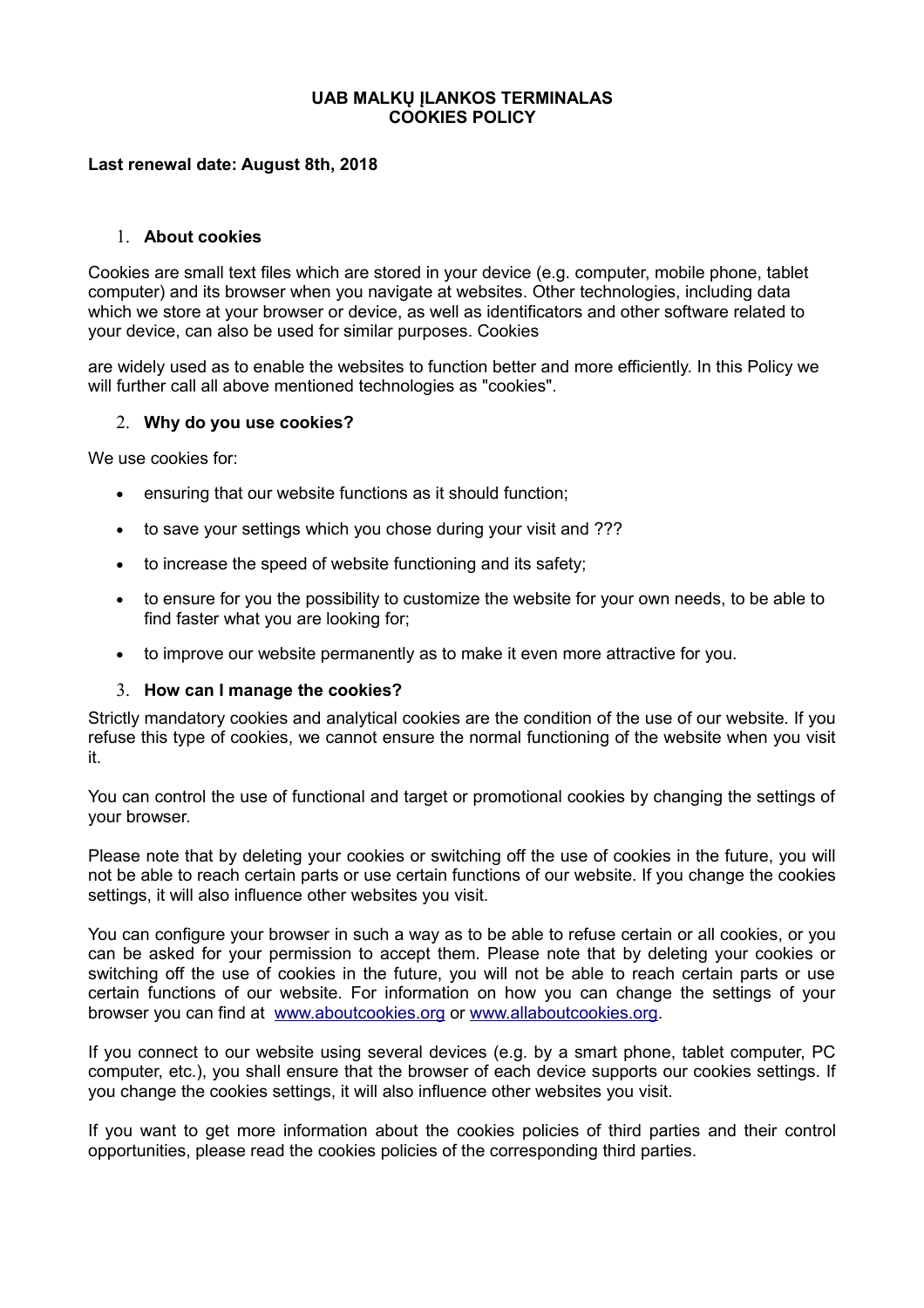# **4. What are the types of cookies?**

# *(a)* strictly mandatory cookies

These cookies are mandatory for the website to enable toe user to browse the website and use its functions, for example, to remember the information input into forms when the user switches from one page to another page during the session. Without the strictly mandatory cookies it is also impossible to provide certain services of the website, the website cannot function as efficiently as it shall function. These cookies do not collect any information for marketing purposes, and they do not "remember" any information about what you visited on the Internet.

# *(b)* analytical cookies

Analytical cookies collect information about the use of the website, and help to enhance the functioning of the website. For example, the analytical cookies can show which pages are most frequently visited, to help to register problems at the website, and to show whether the ads on the website work efficiently. Analytical cookies do not collect any personal information of the users and all information collected by them is anonymous and generalized.

# *(c)* functional cookies

Functional coolies allow the website to remember your options and to provide improvements for the functions best suited for your needs. Functional cookies also remember the changes you made, for example, certain customizations of the website you made, or in other cases, such as you view a video record, or leave a comment at our website. Functional cookies do not collect information about your actions at other websites.

*(d)* target or promotional cookies

Target or promotional coolies are used with the purpose of demonstrating various ads that can be of your interests, or when it is needed to limit the number of ads shown at the same website. These types of cookies are also used for evaluating the efficiency of the promo campaign. These cookies can be used to remember what you looked into when visiting the website.

| <b>Cookie Category</b> | Cookie name | <b>Cookie purpose</b> | <b>Cookie expiry</b> |
|------------------------|-------------|-----------------------|----------------------|
| Performance cookie     | utma        | This cookie is used   | 2 years from         |
|                        |             | to determine unique   | set/update           |
|                        |             | visitors to our site  |                      |
|                        |             | and it is updated     |                      |
|                        |             | with each page        |                      |
|                        |             | view. Additionally,   |                      |
|                        |             | this cookie is        |                      |
|                        |             | provided with a       |                      |
|                        |             | unique ID that        |                      |
|                        |             | Google Analytics      |                      |
|                        |             | uses to ensure both   |                      |
|                        |             | the validity and      |                      |
|                        |             | accessibility of the  |                      |
|                        |             | cookie as an extra    |                      |
|                        |             | security measure      |                      |
| Performance cookie     | utmc        | This cookie is used   | Session              |
|                        |             | to determine          |                      |
|                        |             | whether or not to     |                      |
|                        |             | establish a new       |                      |

# **5. What types of cookies do you use?**